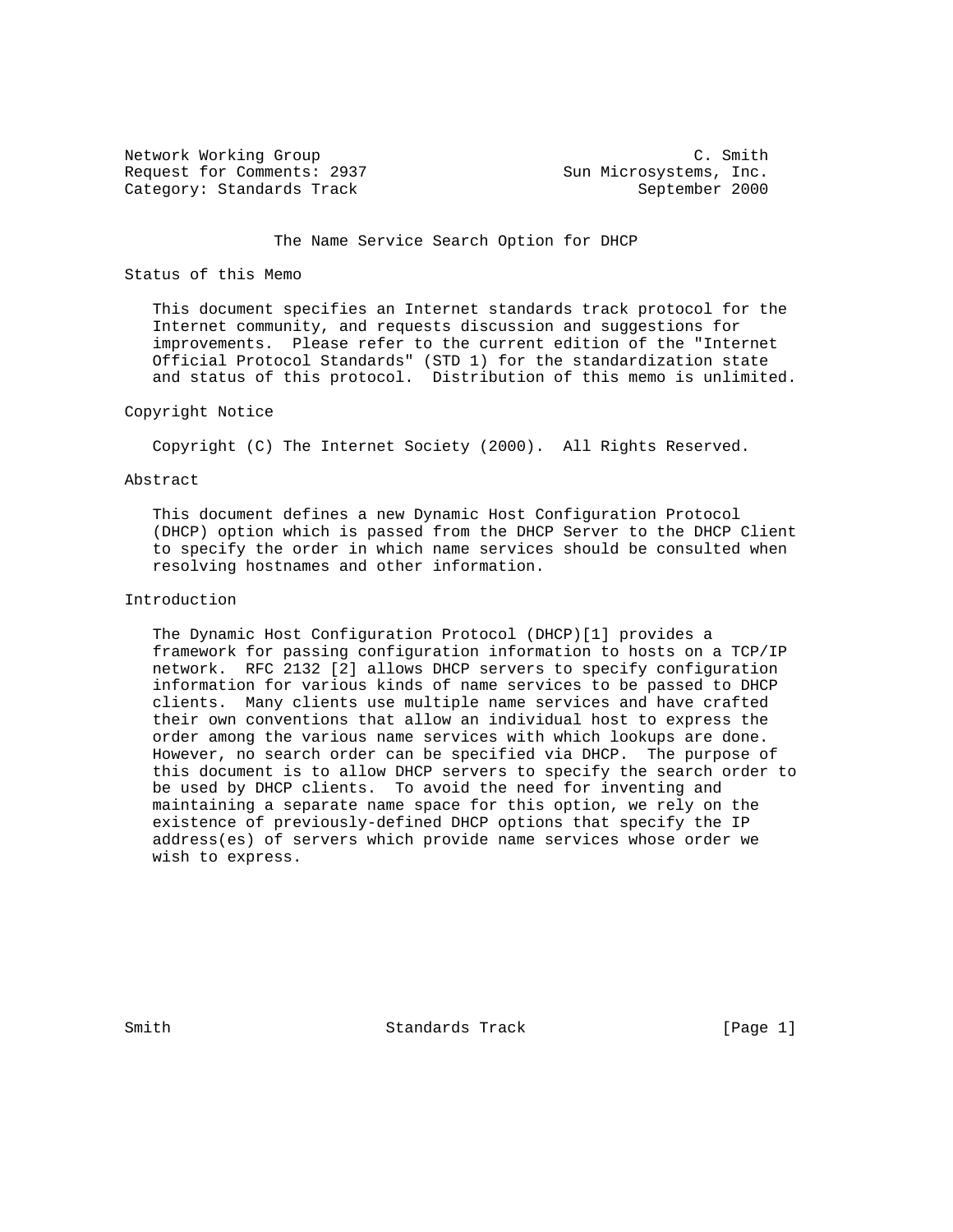Definitions

 The key words "MUST", "MUST NOT", "REQUIRED", "SHALL", "SHALL NOT", "SHOULD", "SHOULD NOT", "RECOMMENDED", "MAY" and "OPTIONAL" in this document are to be interpreted as described in RFC 2119 [3]. This document also uses the following terms:

"DHCP client"

 DHCP client or "client" is an Internet host using DHCP to obtain configuration parameters such as a network address.

"DHCP server"

 A DHCP server or "server" is an Internet host that returns configuration parameters to DHCP clients.

Name Service Search Option Format

 The code for this option is 117, and its minimum length is 2 bytes. A DHCP server SHOULD return, in its preferred order, the 16-bit, network byte order (big-endian [4]) integer option code for the name services (the earlier in the list, the more preferred the name service).

| Code | Length | Name Service Search Order in Sequence                           |  |
|------|--------|-----------------------------------------------------------------|--|
|      |        |                                                                 |  |
|      |        | 0 1 2 3 4 5 6 7 8 9 0 1 2 3 4 5 6 7 8 9 0 1 2 3 4 5 6 7 8 9 0 1 |  |
|      |        | +-+-+-+-+-+-+-+-+-+-+-+-+-+-+-+-+-+-+-+                         |  |
|      | Len    | ns1                                                             |  |
|      |        |                                                                 |  |
| ns2  |        |                                                                 |  |
|      |        |                                                                 |  |

 In the above diagram, ns1 and ns2 are 16-bit integers corresponding to two DHCP options which specify the IP addresses of two different types of name server. The current list of name services and their DHCP option codes, taken from RFC 2132, includes

Name Service Value

| Domain Name Server Option                   | 6.  |
|---------------------------------------------|-----|
| Network Information Servers Option          | 41  |
| NetBIOS over TCP/IP Name Server Option      | 44  |
| Network Information Service+ Servers Option | 65. |

Smith Standards Track [Page 2]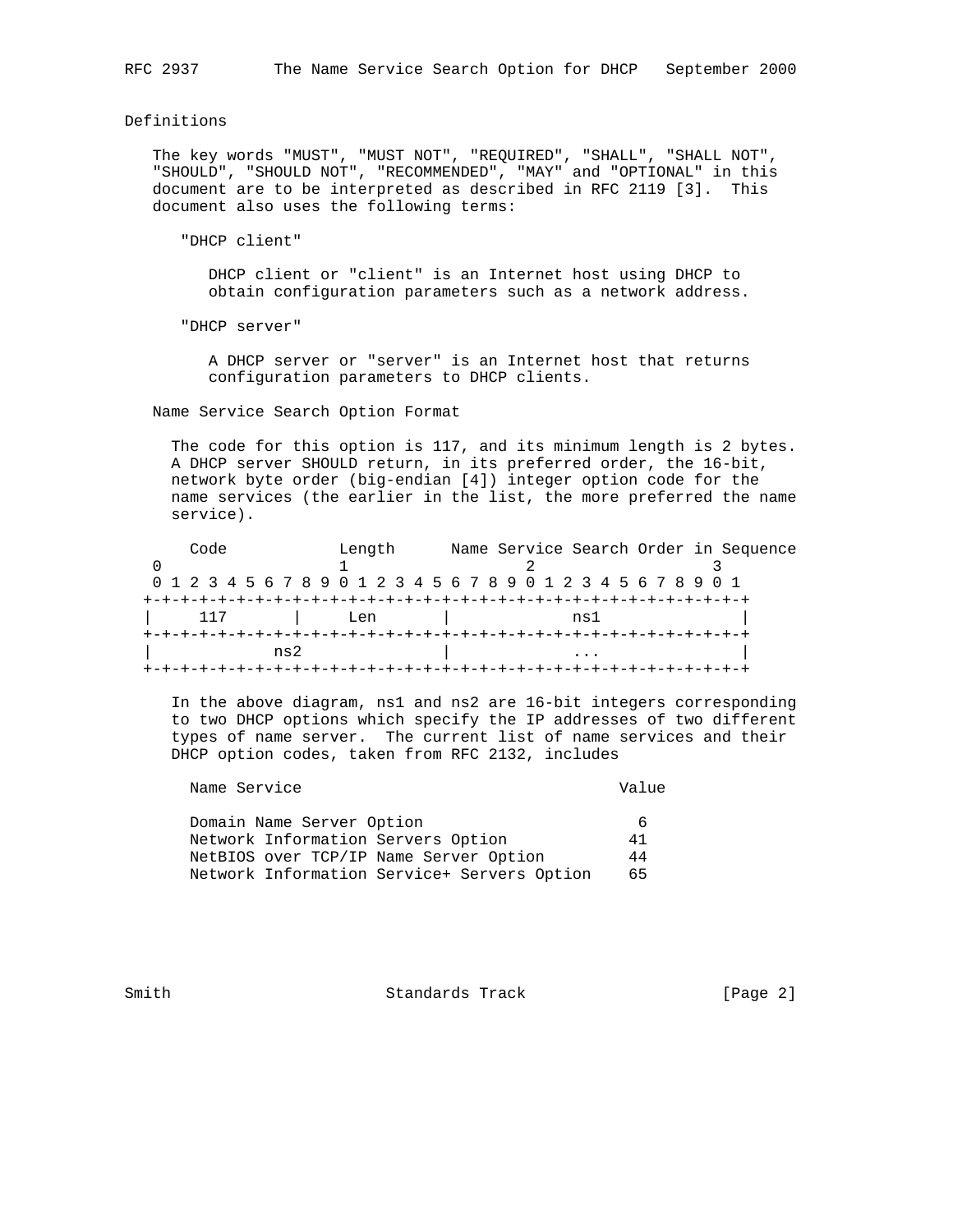A name service option code of 0 is used to indicate that the client should refer to local naming information (e.g., an /etc/hosts file on a UNIX machine).

 A DHCP server wishing to express that a client should first search DNS, then NIS+, would send

| 0 1 2 3 4 5 6 7 8 9 0 1 2 3 4 5 6 7 8 9 0 1 2 3 4 5 6 7 8 9 0 1 |  |     |  |  |  |  |  |  |  |  |  |  |  |  |  |  |  |  |  |  |  |  |  |  |  |  |  |  |  |  |
|-----------------------------------------------------------------|--|-----|--|--|--|--|--|--|--|--|--|--|--|--|--|--|--|--|--|--|--|--|--|--|--|--|--|--|--|--|
|                                                                 |  |     |  |  |  |  |  |  |  |  |  |  |  |  |  |  |  |  |  |  |  |  |  |  |  |  |  |  |  |  |
|                                                                 |  | 117 |  |  |  |  |  |  |  |  |  |  |  |  |  |  |  |  |  |  |  |  |  |  |  |  |  |  |  |  |
|                                                                 |  |     |  |  |  |  |  |  |  |  |  |  |  |  |  |  |  |  |  |  |  |  |  |  |  |  |  |  |  |  |
|                                                                 |  |     |  |  |  |  |  |  |  |  |  |  |  |  |  |  |  |  |  |  |  |  |  |  |  |  |  |  |  |  |
|                                                                 |  |     |  |  |  |  |  |  |  |  |  |  |  |  |  |  |  |  |  |  |  |  |  |  |  |  |  |  |  |  |

DHCP Client Behavior

 The DHCP client will use this option to create a search list for name resolution. The client may receive name services in this option that it does not support or has not been configured to access. Likewise, a client may receive an option that lists name services for which no corresponding DHCP option was supplied. Clients will interpret this option in a system-specific manner whose specification is outside the scope of this document.

Security Considerations

 DHCP currently provides no authentication or security mechanisms. Potential exposures to attack are discussed in section 7 of the DHCP protocol specification [1].

IANA Considerations

 IANA has assigned a value of 117 for the DHCP option code described in this document.

Smith Standards Track [Page 3]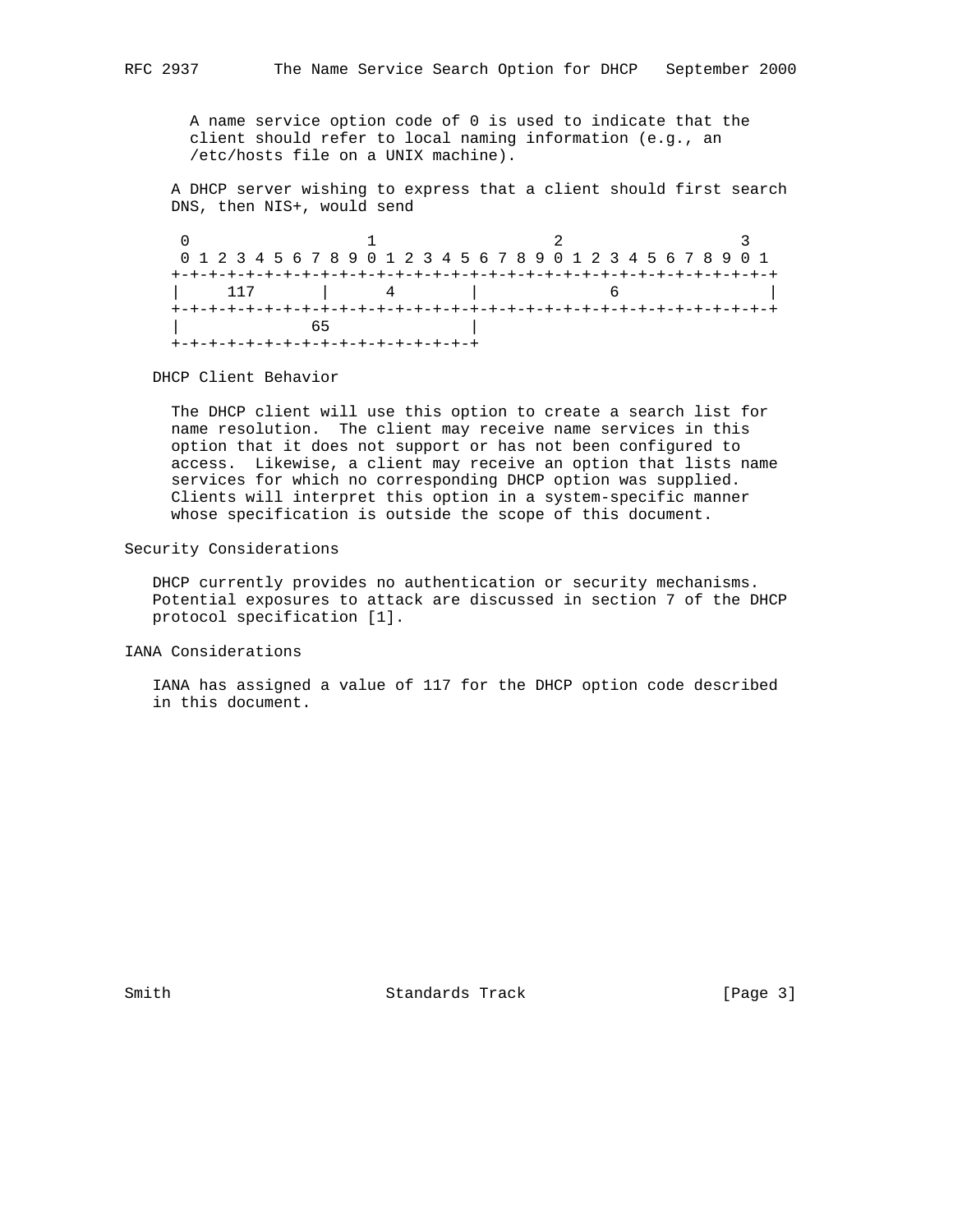References

- [1] Droms, R., "Dynamic Host Configuration Protocol", RFC 2131, March 1997.
- [2] Alexander, S. and R. Droms, "DHCP Options and BOOTP Vendor Extensions", RFC 2132, March 1997.
- [3] Bradner, S., "Key words for use in RFCs to indicate requirement levels", BCP 14, RFC 2119, March 1997.
- [4] Cohen, D., "On Holy Wars and a Plea for Peace", Computer, IEEE, October 1981.

Author's Address

 Carl Smith Sun Microsystems, Inc. 901 San Antonio Road Palo Alto, CA 94043

EMail: cs@Eng.Sun.COM

Smith Standards Track [Page 4]